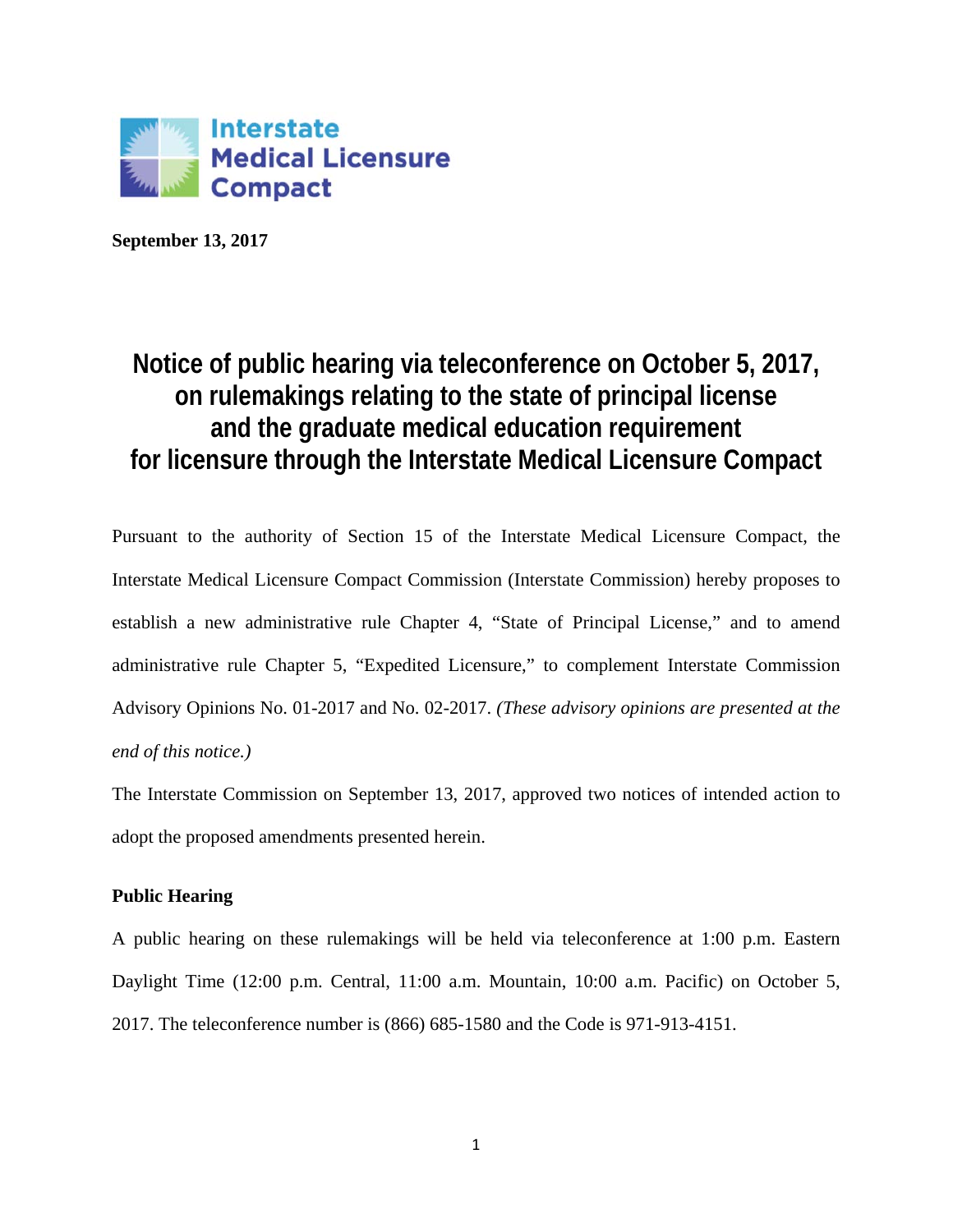#### **Written Comments**

Any interested person may present written comments on the proposed amendments not later than 12 p.m. Eastern Daylight Time (11 a.m. Central, 10:00 a.m. Mountain, 9:00 a.m. Pacific) on October 13, 2017. Such written comments should be sent to the Interstate Medical Licensure Compact Commission, Bylaws and Rules Committee, by e-mail at **imlccbylaws@imlcc.net** or by postal mail at 400 SW Eighth Street, Suite C, Des Moines, IA 50309 or by telefax at (515) 242-5908.

#### **The following amendments are proposed for Chapter 4:**

ITEM 1. Adopt the following **new** chapter:

#### **Chapter 4 - State of Principal License**

**4.1 Authority.** This chapter is promulgated by the Interstate Commission pursuant to the Interstate Medical Licensure Compact Section 4. The rule shall become effective upon adoption by the Interstate Commission.

**4.2 Definitions.** As used in this chapter:

*"Employer"* means a person, business or organization that employs a physician to practice medicine.

*"Member board"* means a state agency in a member state that acts in the sovereign interests of the state by protecting the public through licensure, regulation, and education of physicians as directed by the state government.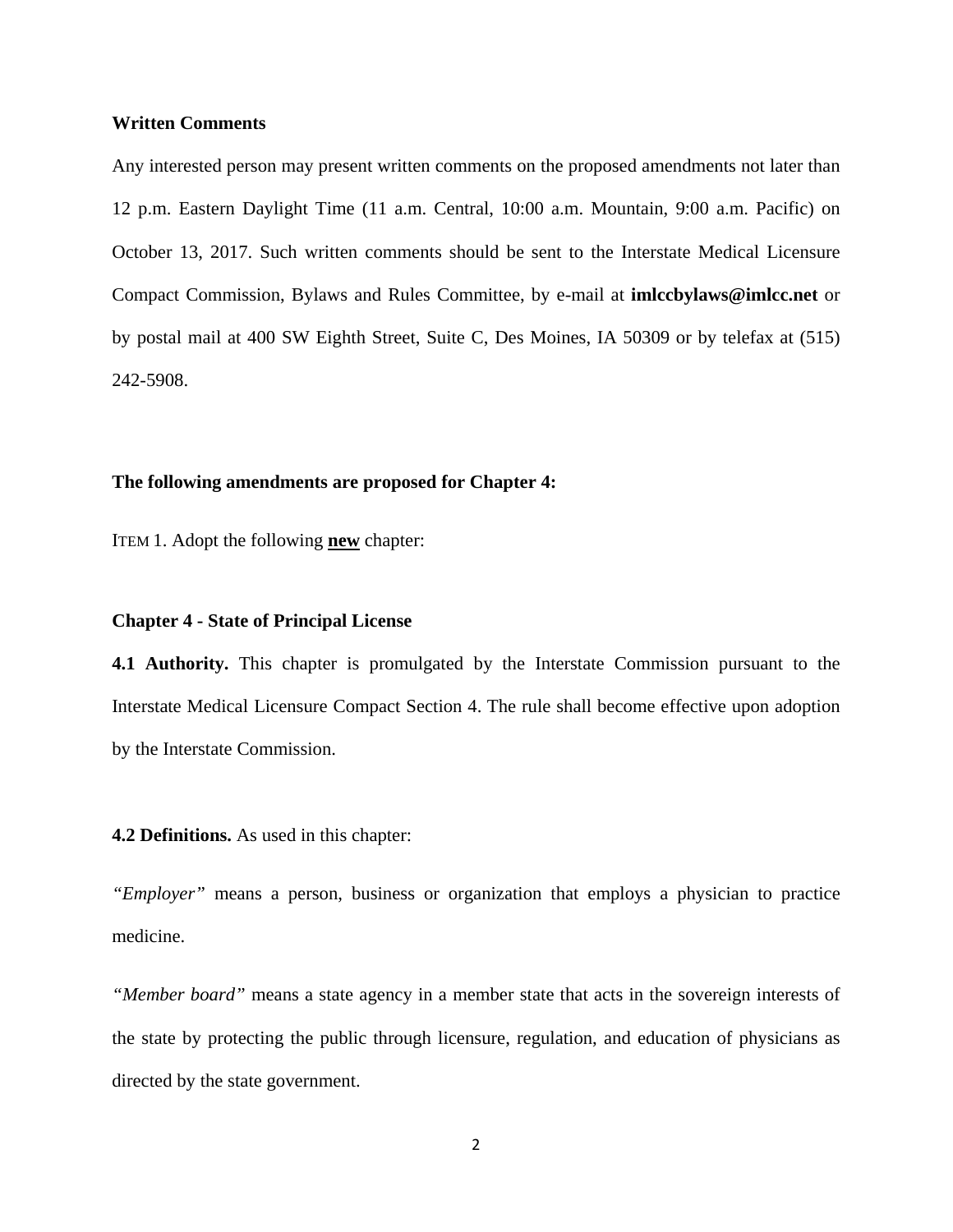*"Practice of medicine"* means the clinical prevention, diagnosis, or treatment of human disease, injury, or condition requiring a physician to obtain and maintain a license in compliance with the medical practice act of a member state. The practice of medicine occurs where the patient is located at the time of the physician-patient encounter.

*"Primary residence"* means the dwelling where a person usually lives. A person can only have one primary residence at any given time.

*"State of principal license"* means a member state where a physician holds a license to practice medicine and which has been designated as such by the physician for purposes of registration and participation in the Compact.

#### **4.3 Designation of state of principal license.**

*a.* A physician shall designate a member state as the state of principal license for purposes of registration for expedited licensure through the Compact if the physician possesses a full and unrestricted license to practice medicine in that state, and the state is:

- (1) The state of primary residence for the physician, or
- (2) The state where at least twenty-five percent of the practice of medicine occurs, or
- (3) The location of the physician's employer, or
- (4) If no state qualifies under subparagraph (1), subparagraph (2), or subparagraph (3),

the state designated as state of residence for purposes of federal income tax.

*b.* The physician must meet one of the state of principal license's eligibility requirements when the application for a letter of qualification is reviewed by the designated state of principal license's medical board. Member boards shall apply these requirements contemporaneously to determine if a physician has appropriately designated a state of principal license.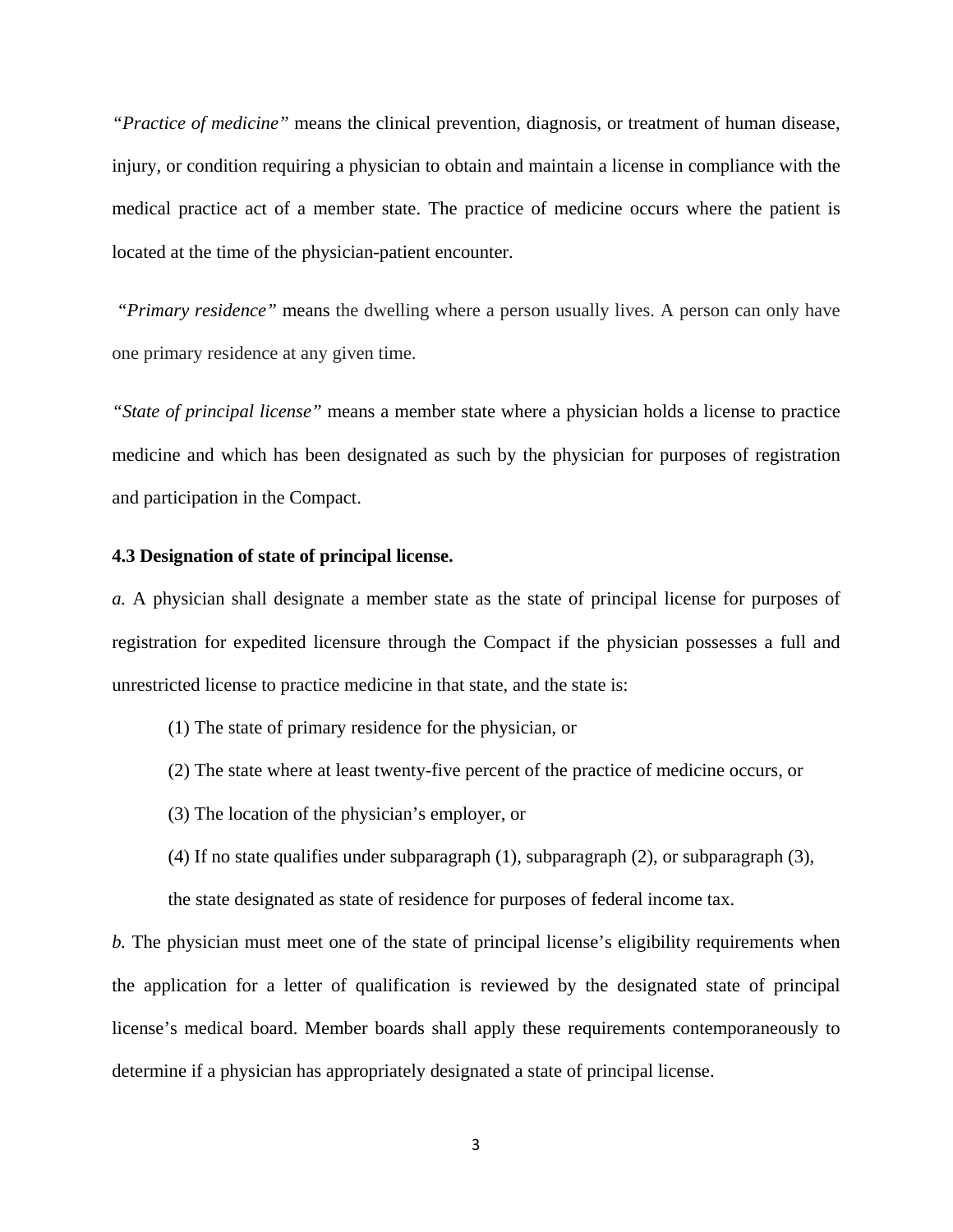#### **4.4 Redesignation of the state of principal license.**

*a.* The physician may redesignate a member state as the state of principal license at any time, as long as the physician meets the requirements in paragraph "a" of Section 4 of the Compact, following this process:

(1) The physician shall complete a state of principal license form at the Interstate Commission's website, www.imlcc.org

 (2) Upon receipt of the competed form, the Interstate Commission shall notify the new state of principal license and existing state of principal license.

 (3) Physician information collected by the Interstate Commission during the process to redesignate a state of principal license shall be distributed to all member boards.

**4.5 Maintaining a state of principal license.** If a physician licensed through the Compact no longer meets any requirement under Compact Section 4 to designate a state of principal license, then all licenses issued through the Compact to the physician shall be ineligible for renewal through the Compact.

#### **The following amendments are proposed for Chapter 5:**

ITEM 1. Re-letter paragraphs 5.2 "u" through "gg" as 5.2 "v" through "hh".

ITEM 2. Adopt the **new** letter paragraph 5.2 "u" as follows: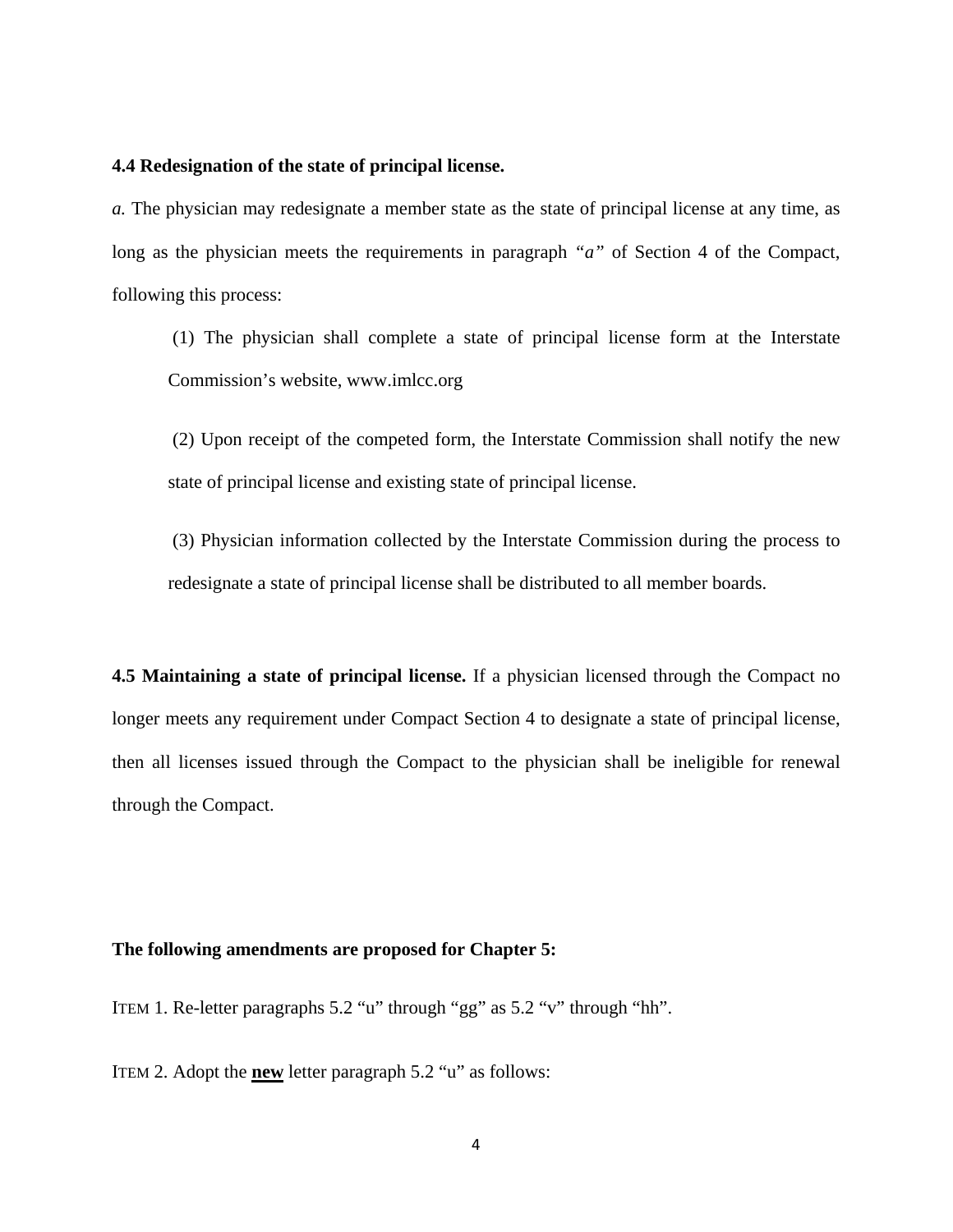*u. "Graduate medical education"* means an ACGME- or AOA-approved specialty or subspecialty program that achieves ABMS or AOA board eligibility status. A one-year transitional internship or a one-year rotating internship does not qualify as graduate medical education required in Compact Section 2k(3) or this chapter.

ITEM 3. Amend subrule 5.4(1) "c" as follows:

*c.* Successfully completed graduate medical education approved by the ACGME or the AOA. "Completed" means participation in an ACGME- or AOA-approved postgraduate training specialty or subspecialty program that achieves ABMS or AOA board eligibility status as designated in 2015. A one-year transitional internship or a one-year rotating internship, prior to 2015, does not qualify as graduate medical education required in Compact Section 2k(3) or this chapter.

ITEM 4. Amend subrule 5.5(1) as follows:

**5.5(1)** An applicant for a letter of qualification shall:

*a.* Designate a state of principle license. The applicant must meet one of the state of principal license eligibility requirements in Compact Section 4 at the time the application for a letter of qualification is reviewed by the designated state of principal license's member board. A member board shall apply Compact Section 4 requirements contemporaneously when evaluating an applicant's designation of a state of principal license.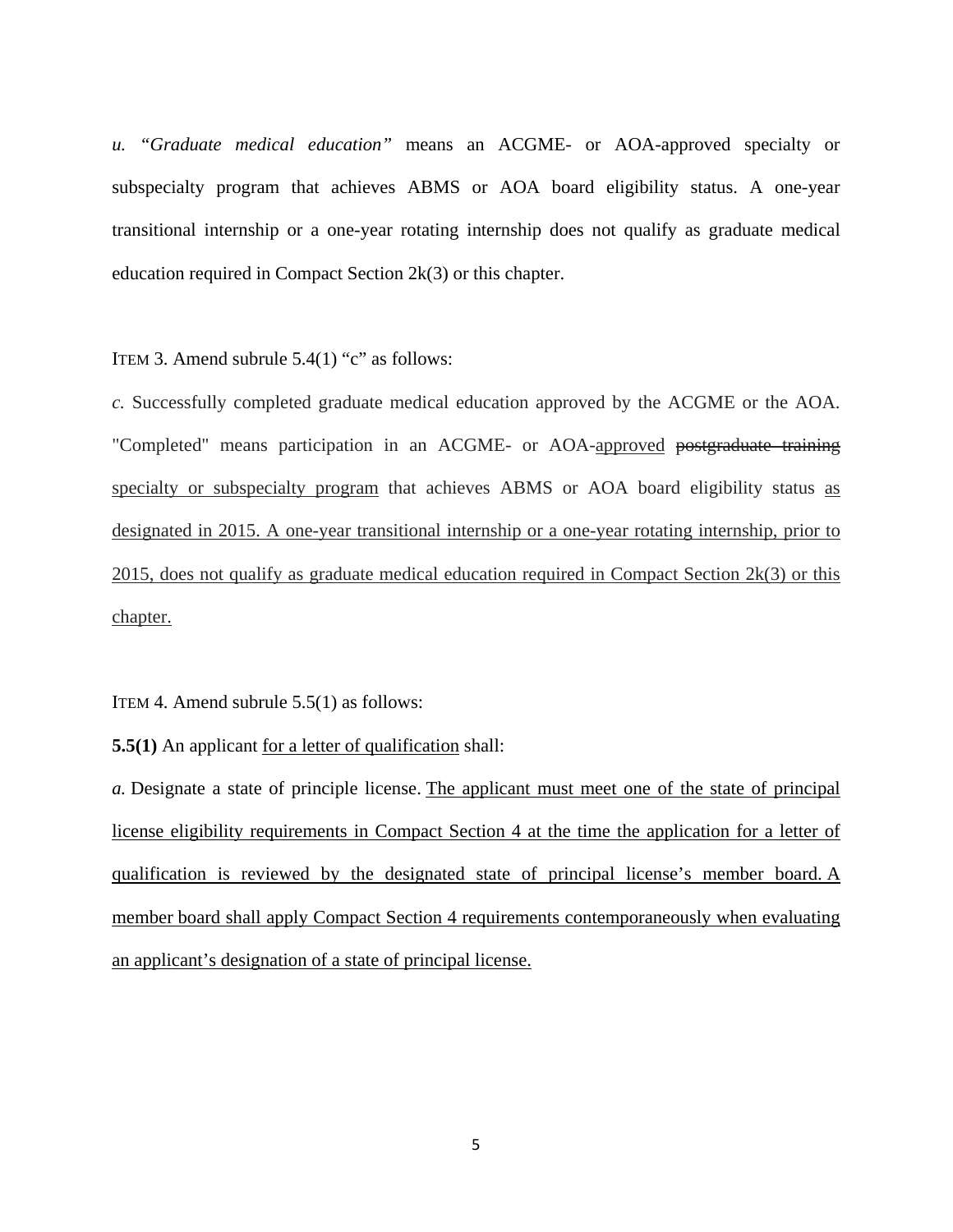\*\*\*\*\*\*\*\*\*\*\*\*\*\*\*\*\*\*\*\*\*\*\*\*\*\*\*\*\*\*\*\*\*\*\*\*\*\*\*\*\*\*\*\*\*\*\*\*\*\*\*\*\*\*\*\*\*\*\*\*\*\*\*\*\*\*\*\*\*\*\*\*\*\*\*\*\*

**ADVISORY OPINIONS FOLLOW (They are not a part of the rulemakings noticed** 

**herein).** 



**June 13, 2017** 

# **ADVISORY OPINION ON GRADUATE MEDICAL EDUCATION REQUIREMENT FOR EXPEDITED LICENSURE THROUGH THE COMPACT**

### **OPINION NO. 01-2017**

**AUTHORITY:** The Executive Committee issues this advisory opinion under authority of the Interstate Medical Licensure Compact Commission.

- **Compact Section 12c -** (The commission shall) Issue, upon the request of a member state or member board, advisory opinions concerning the meaning or interpretation of the compact, its bylaws, rules, and actions.
- **Compact Section 11k** … The Executive committee shall have the power to act on behalf of the Interstate Commission, with the exception of rulemaking, during periods when the Interstate Commission is not in session. ....

**ISSUE:** Graduate medical education required to be eligible for expedited licensure through the Interstate Medical Licensure Compact.

- **Compact Section 2k(3)** Requires that an eligible physician has successfully completed graduate medical education approved by the Accreditation Council for Graduate Medical Education (ACGME) or the American Osteopathic Association (AOA).
- **Administrative Rule 5.4(1)c** Requires that an eligible physician has successfully completed graduate medical education approved by the ACGME or AOA that achieves ABMS or AOA board eligibility status.

**QUESTION:** Does a one-year transitional internship meet requirements in Compact Section  $2k(3)$  and Rule 5.4(1)c?

**ADVISORY OPINION:** The graduate medical education requirements expressed in Compact Section  $2k(3)$  and Rule 5.4(1)c are intended to ensure that an eligible physician is adequately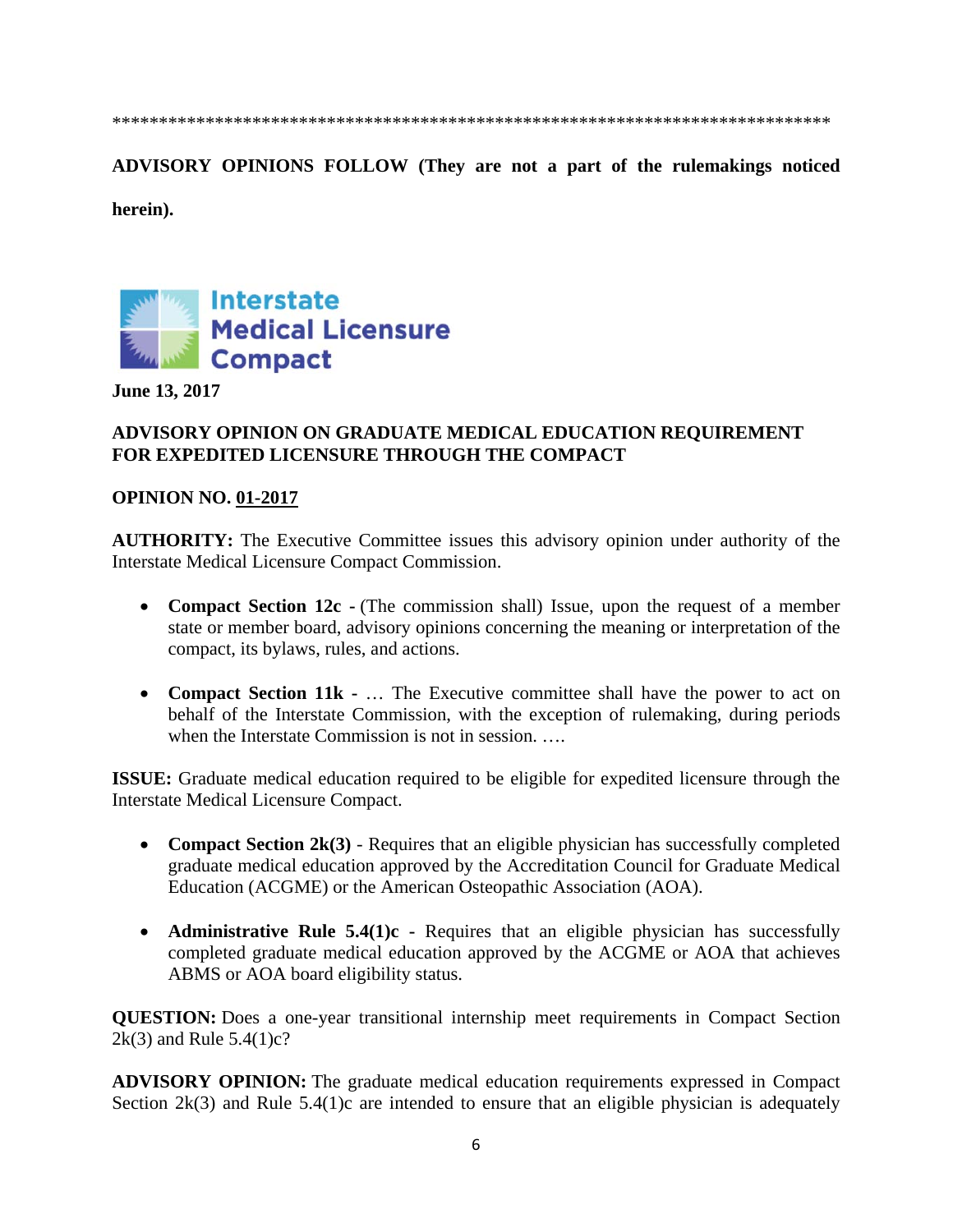trained by having successfully completed graduate medical education in an ACGME- or AOAapproved specialty or sub-specialty program. A one-year transitional internship or a one-year rotating internship does not qualify as graduate medical education required in Compact Section  $2k(3)$  and Rule 5.4(1)c.

**APPLICABILITY:** This opinion applies to all member states in their capacity as a state of principal license in determining if an applicant is eligible for licensure through the Compact.

**EFFECTIVE DATE:** This opinion is effective upon issuance by the Executive Committee of the Interstate Medical Licensure Compact Commission (June 13, 2017).



**June 13, 2017** 

# **ADVISORY OPINION ON STATE OF PRINCIPAL LICENSE ELIGIBILITY REQUIREMENTS FOR EXPEDITED LICENSURE THROUGH THE COMPACT**

## **OPINION NO. 02-2017**

**AUTHORITY:** The Executive Committee issues this advisory opinion under authority of the Interstate Medical Licensure Compact Commission.

- **Compact Section 12c** "(The commission shall) Issue, upon the request of a member state or member board, advisory opinions concerning the meaning or interpretation of the compact, its bylaws, rules, and actions."
- **Compact Section 11k "** ... The Executive committee shall have the power to act on behalf of the Interstate Commission, with the exception of rulemaking, during periods when the Interstate Commission is not in session....."

**ISSUE:** Requirements for designating a state of principal license for the purposes of registration for expedited licensure through the Interstate Medical Licensure Compact.

- **Compact Section 4a** Requires that a physician possesses a full and unrestricted license to practice in the state the physician designates as the state of principal license at the time the physician applies for a letter of qualification. In addition, the physician must be able to demonstrate one of the following conditions:
- **Compact Section 4a(1)** the state is the primary residence of the physician;
- Compact Section 4a(2) the state is where at least 25 percent of the physician's practice of medicine occurs;
- Compact Section 4a(3) the state is the location of the physician's employer;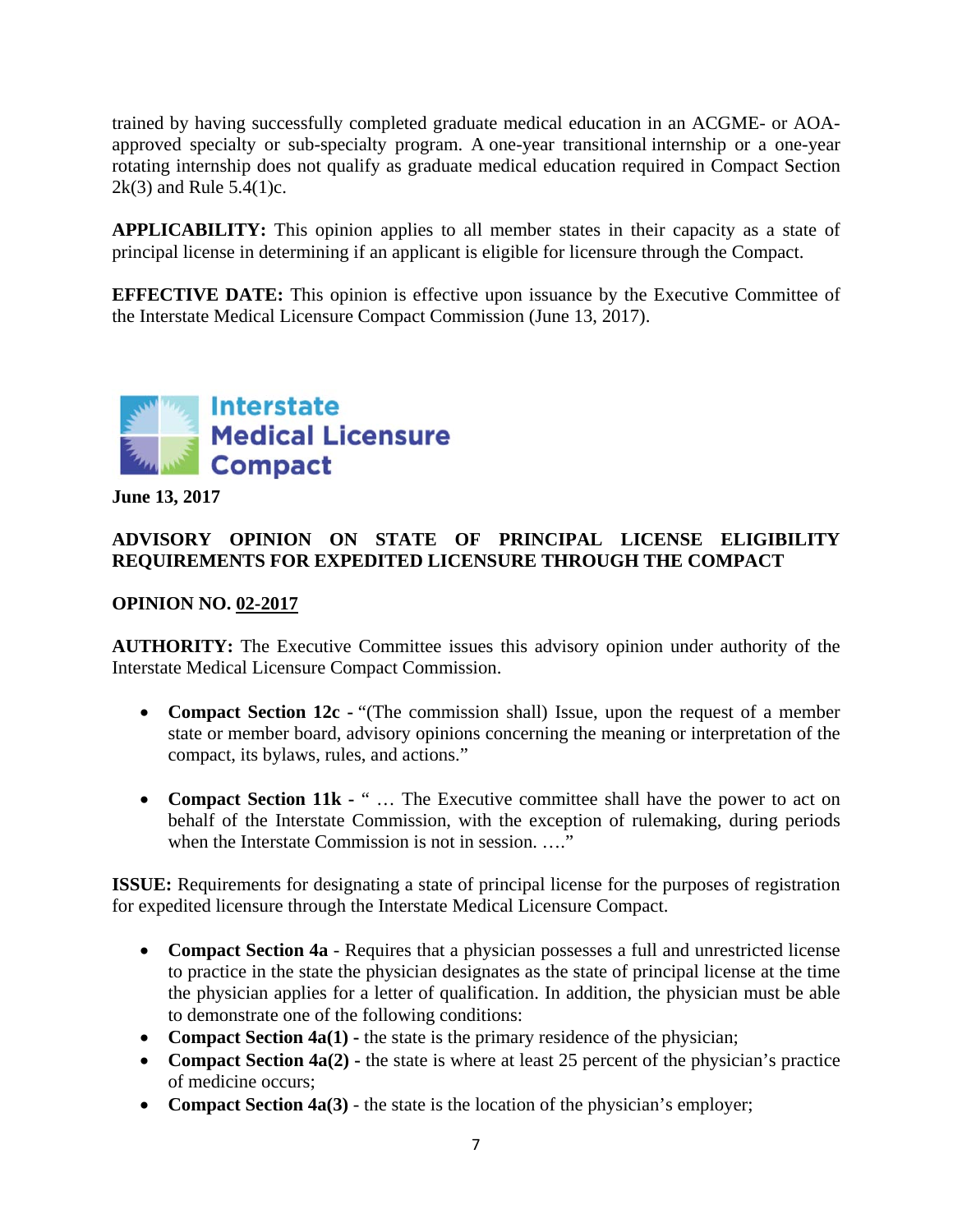• **Compact Section 4a(4)** - the state is the physician's residence for purposes of federal income tax.

**QUESTION:** Is a physician who resided or practiced medicine in a member state in the past year, but is neither residing or practicing in that state at the time the physician applies for a letter of qualification, eligible to designate that state as the state of principal license, pursuant to **Section 4** of the Compact?

**ADVISORY OPINION:** An applicant for a letter of qualification for expedited licensure through the Interstate Medical Licensure Compact must designate a Compact member state as a state of principal license, pursuant to **Section 4** of the Compact. The applicant must meet one of the state of principal license eligibility requirements when the application for a letter of qualification is reviewed by the designated state of principal license's medical board. Member boards shall apply these requirements contemporaneously.

The state of principal license's medical board has the weighty responsibility to determine if the applicant is eligible for licensure through the Compact. Consequently, the state of principal license is expected to have active and meaningful connections to the applicant for a letter of qualification for the purposes of local accountability. These connections are expressed in the present tense in **Section 4a** of the Compact. When an applicant applies for a letter of qualification, the applicant must attest that a requirement identified in **Section 4a** is met at the time of the application is reviewed by the designated state of principal license. The state of principal license may verify through independent sources that the applicant's attestation is valid, or ask the physician to provide appropriate documentation.

**Section 4b** of the Compact asserts that a physician may re-designate a member state as a state of principal license.

**Section 4c** of the Compact grants the Interstate Commission authority to write rules to facilitate re-designation of another member state as the state of principal license. This implies that if the applicant is determined to be eligible for licensure through the Compact and is licensed through the Compact, then the applicant must continuously meet a requirement in **Section 4a** to maintain the state of principal license designated at the time of the application for the letter of qualification. If the physician no longer can lawfully designate a state as the state of principal license, then the physician must designate another member state.

(It is possible that an applicant may no longer meet requirements to maintain the designed member state as the state of principal license and the applicant is unable to designate another member state. This circumstance -- what it means if a physician licensed through the compact no longer has a state of principal license -- could be addressed through rulemaking, pursuant to **Section 4c** of the Compact.)

Regarding the requirement expressed in **Section 4a(2),** the physician's attestation may be verified by the state medical board of the designated state of principal license to ascertain that at least 25 percent of the physician's practice is in the designated state of principal license at the time that the letter of qualification application is reviewed by the designated state of principal license.